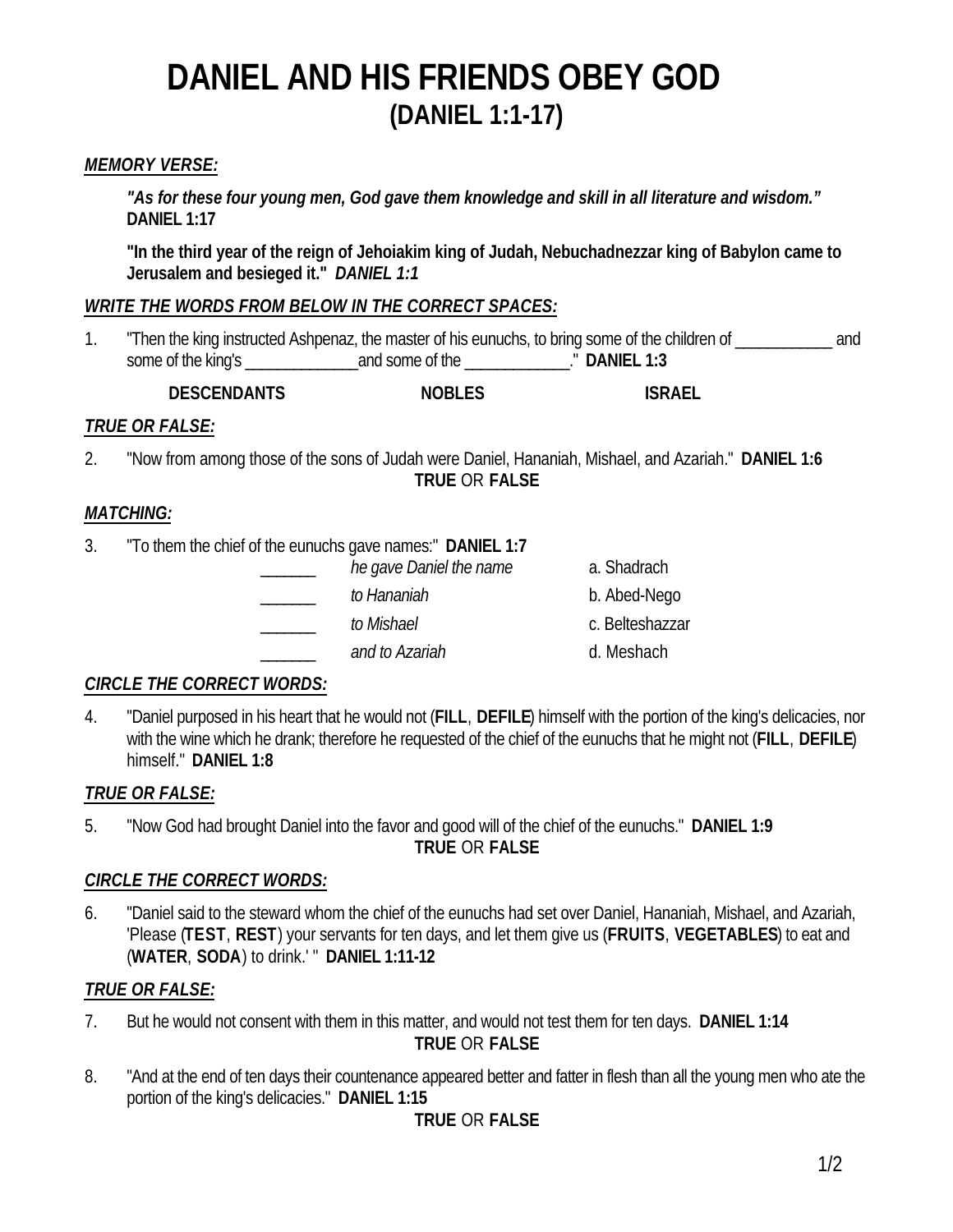#### *MEMORY VERSE:*

*"As for these four young men, God gave them knowledge and skill in all literature and wisdom."* **DANIEL 1:17**

*"In the third year of the reign of Jehoiakim king of Judah, Nebuchadnezzar king of Babylon came to Jerusalem and besieged it."* **DANIEL 1:1**

### *TRUE OR FALSE:*

1. "Then the king instructed Ashpenaz, the master of his eunuchs, to bring some of the children of Israel and some of the king's descendants and some of the nobles." **DANIEL 1:3**

#### **TRUE** OR **FALSE**

2. "Now from among those of the sons of Judah were Daniel, Hananiah, Mishael, and Azariah." **DANIEL 1:6 TRUE** OR **FALSE**

#### *FILL IN THE BLANKS:*

3. "To them the chief of the eunuchs gave names:" **DANIEL 1:7**

he gave Daniel the name

to Hananiah

to Mishael **Executive Server** 

and to Azariah

4. "Daniel purposed in his heart that he would not \_\_\_\_\_\_\_\_\_\_\_\_\_ himself with the portion of the king's delicacies, nor with the wine which he drank; therefore he requested of the chief of the eunuchs that he might not \_\_\_\_\_\_\_\_\_\_\_ himself." **DANIEL 1:8**

## *TRUE OR FALSE:*

5. "Now God had brought Daniel into the favor and good will of the chief of the eunuchs." **DANIEL 1:9 TRUE** OR **FALSE**

## *FILL IN THE BLANKS:*

6. "Daniel said to the steward whom the chief of the eunuchs had set over Daniel, Hananiah, Mishael, and Azariah, 'Please \_\_\_\_\_\_\_\_\_\_\_\_ your servants for ten days, and let them give us \_\_\_\_\_\_\_\_\_\_\_\_\_\_\_\_\_\_\_\_\_ to eat and \_\_\_\_\_\_\_\_\_\_\_\_ to drink.' " **DANIEL 1:11-12**

#### *TRUE OR FALSE:*

7. But he would not consent with them in this matter, and would not test them for ten days. **DANIEL 1:14**

**TRUE** OR **FALSE**

8. "And at the end of ten days their countenance appeared better and fatter in flesh than all the young men who ate the portion of the king's delicacies." **DANIEL 1:15**

## **TRUE** OR **FALSE**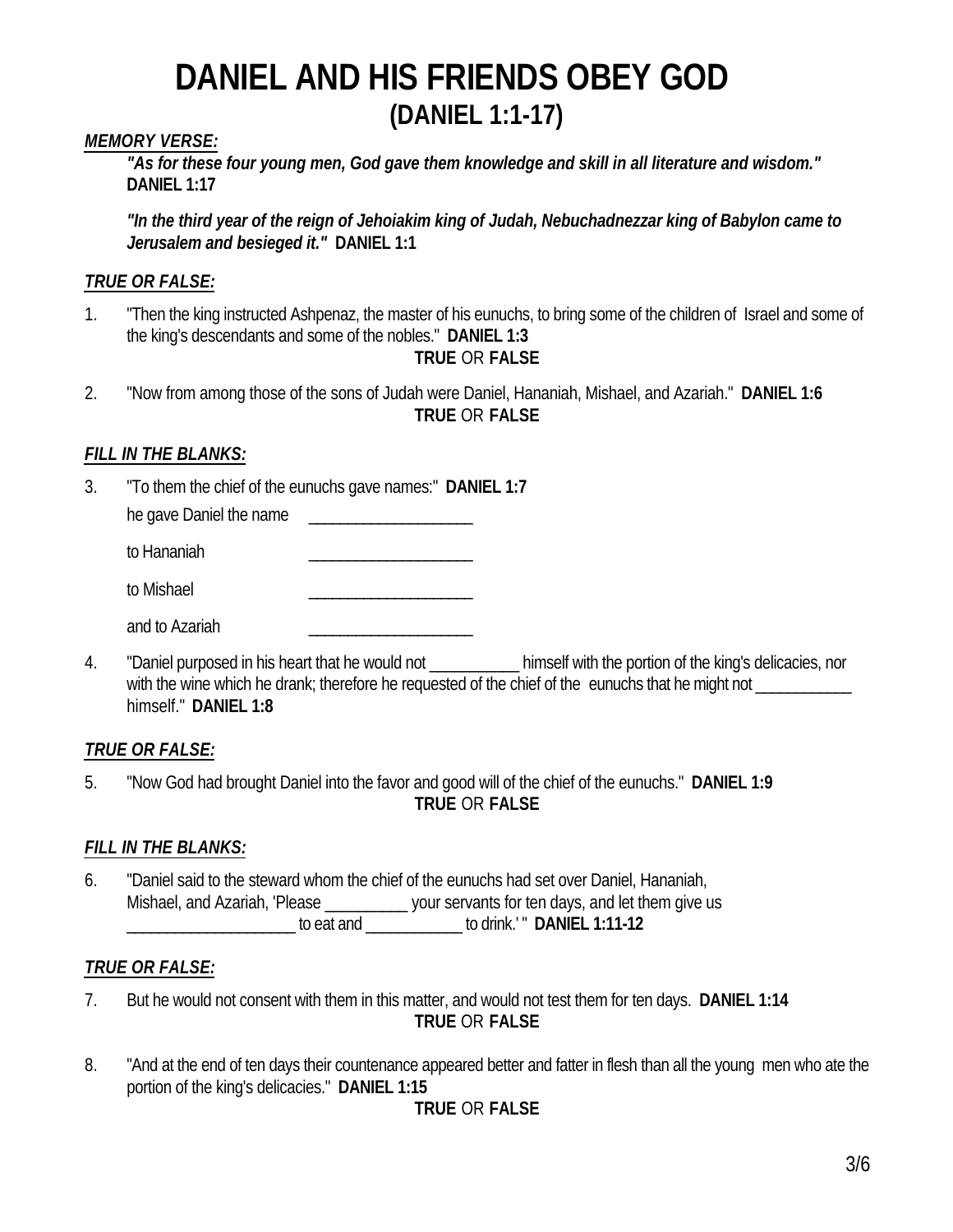

"Then said Daniel to Melzar, whom the prince of the eunuchs had set over Daniel,<br>Hananiah, Mishael, and Azariah, prove the servants. I beseech thee, ten days;<br>and let them give us vegetables to eat, and water to drink."

**DANIEL 1:11-12**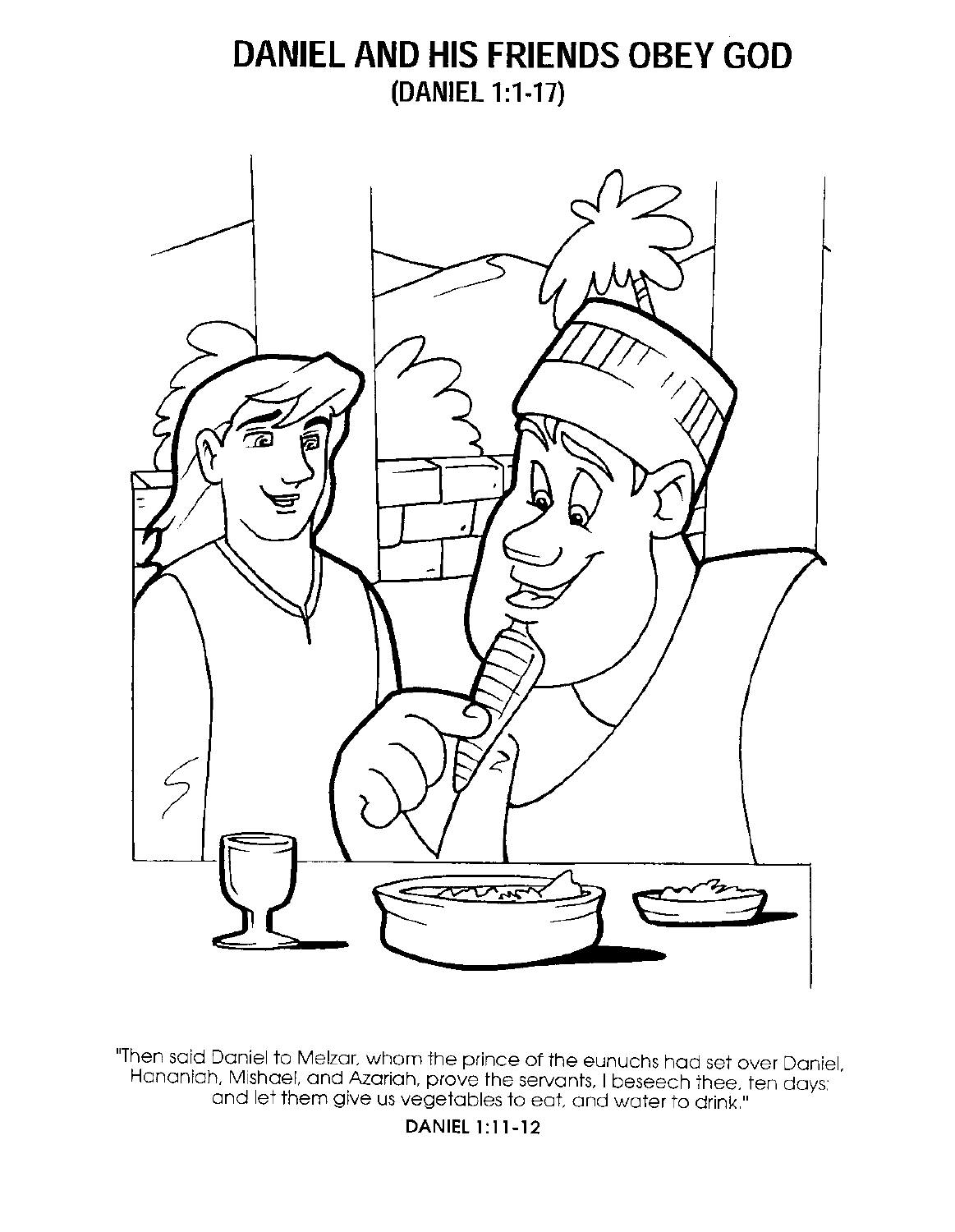S Q Z P F M O X W M G G F C C H J Z I A A J P D W Y Z L U D A B K Q Y Z J J W U P J L M O D B C D Y S H C A H S E M D G R R O G E N D E B A Y P M L W A B T J O H E H Y F B N S S J C K I Q F M A G P I D U Z V U H E O R V L W G N I K O F R K Q R A Z Z E N D A H C U B E N I F T I N R E T A W R L P C O W J E L I F E D Z B C E G M C Z T A L S S L E W T G I K L H V E G E T A B L E S R N B B I K E N S V V Z U B E G A U R E K J R T R O V A F T N D N A F

**DEFILE**

**ABED-NEGO FAVOR MESHACH TEST CHIEF GOD NEBUCHADNEZZAR VEGETABLES DANIEL KING SHADRACH WATER**

**DANIEL, SHADRACH, MESHACH AND ABED-NEGO ARE CARRIED AWAY TO BABYLON**

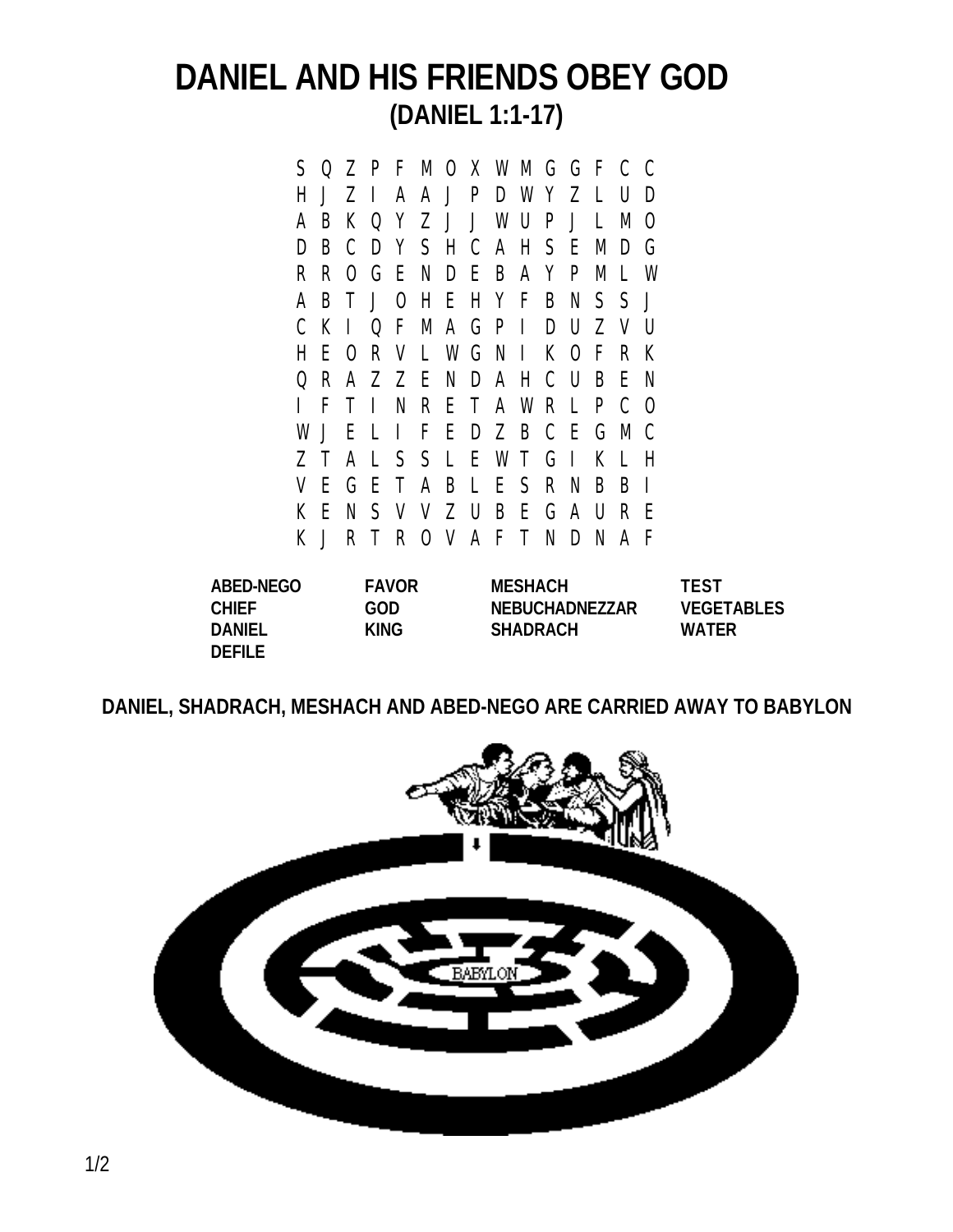B P V V J L Q H T K Q D J K E S D B D M K K D C I P P F Q S U W W G N V L E W G K S D A C U H W H V E G E T A B L E S O O P L L N T I C A M Q K S H C Y U H T V J P Z E T E T I A J T I S E L I F E D S Q R Z O I N B O U R H E I G W K F T L P S B O Z C N A U U T D P A D C W L L A T P O W M J D A N C A T A G V C L Y U O W M S H F C R L D O H T I H B H W H W A B B L Q M K H B H T G A T R S R W N Q P H B M I Q W I I I T A E D W E E Z O N A J O K E S Y A N E D U R N N G T O I I D Y H W L S J Z Z G F E R B D E M T R S Y K S V H Q H E Z U D N W B A E Z A E V S P S J T V D A N A Q Q P P F C B Z F B M G R B Y O T M C F C N N W M Z Q A A W T K V W G P N T B H W N A P T H N K Y R R G N E O B A D S F J T K Y O K Y U W U S P G F A V O R O E E A B F M K M N D A E S D L A Q S W B R T Y C O J R A U F D J O

**ABED-NEGO DEFILE MESHACH SHADRACH WATER DANIEL TEST KING**

**BETTER FAVOR NEBUCHADNEZZAR CHIEF GOD VEGETABLES**

**DANIEL, SHADRACH, MESHACH AND ABED-NEGO ARE CARRIED AWAY TO BABYLON**